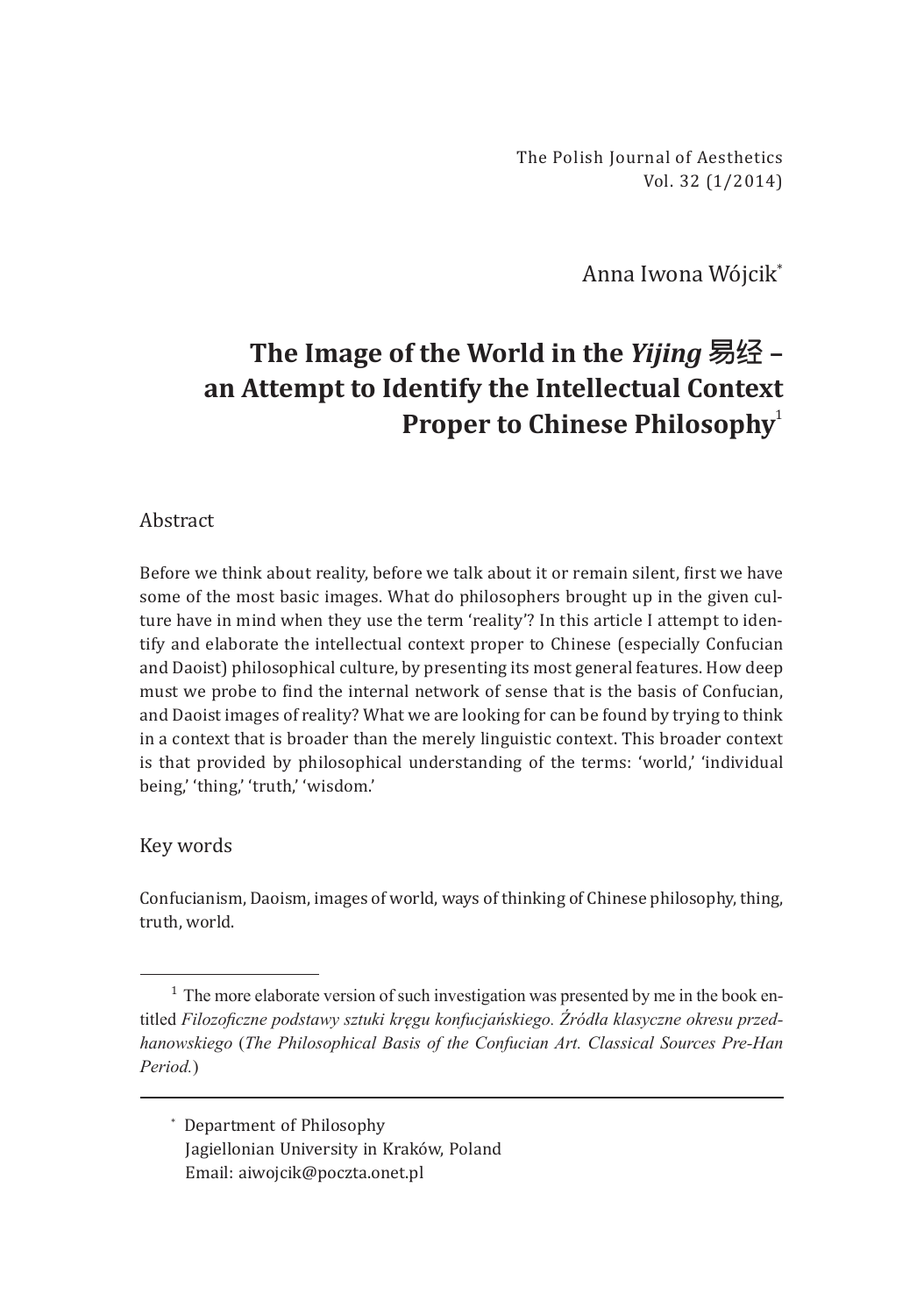'Is it possible to be a Confucian without being East Asian, as so many philosophers have been Platonists without being Greek?' Robert C. Neville asks provocatively in his book, *Boston Confucianism. Portable Tradition in the Late-Modern World*. The problem of the extent to which Confucianism is connected with a given nation and of how strongly it is rooted in East Asian culture can be reformulated as follows: Someone who was not born in the Far East and did not grow up there can certainly read about Confucianism, Taoism, or Buddhism, but he will never understand what he has read sufficiently to be able to philosophize like a real Confucian, Taoist, or Buddhist.

Neville notes that western philosophy is not tied to a particular nation or culture:

Very few American philosophers have a Greek ethnic heritage, and few have a working knowledge of the classical Greek language. Yet nearly every American philosopher identifies herself or himself as a Platonist or an Aristotelian. And every American philosopher without exception who holds a Ph.D. in the field can discuss ideas attributed to Plato and Aristotle. Plato and Aristotle are world philosophers to Westerners who are not Greek; they are also world philosophers in the curricula of the most contemporary philosophical academies in East Asia and India. Now the Chinese philosophies should also be world philosophies in all philosophic academies […]. (Neville 2000: xxii)

The following two questions arise: Can Chinese philosophy become universal, one among many modern areas of university research, taught with profit in all academic institutions? And what is necessary for philosophers who see themselves as representatives of western culture be able to use effectively in their own research concepts, ideas, and modes of reasoning found in Chinese philosophy?

However, before turning to these questions perhaps we should first consider the following question, which Neville does not formulate explicitly: What is the basis of the universality of the philosophy of the ancient Greeks? The answer is relatively simple. It is the universality of the rules of thinking marked out by logical correctness, in which references to a particular cultural context and to a particular nation are – or at least should be – practically insignificant. The reasoning of the ancient Greeks was based on the rules of logic, which were not and could not be defined or determined either by the language (classical Greek) or by the concrete experience of one thinker. Anyone can understand the law of the excluded middle and use it correctly independently of the language he uses and of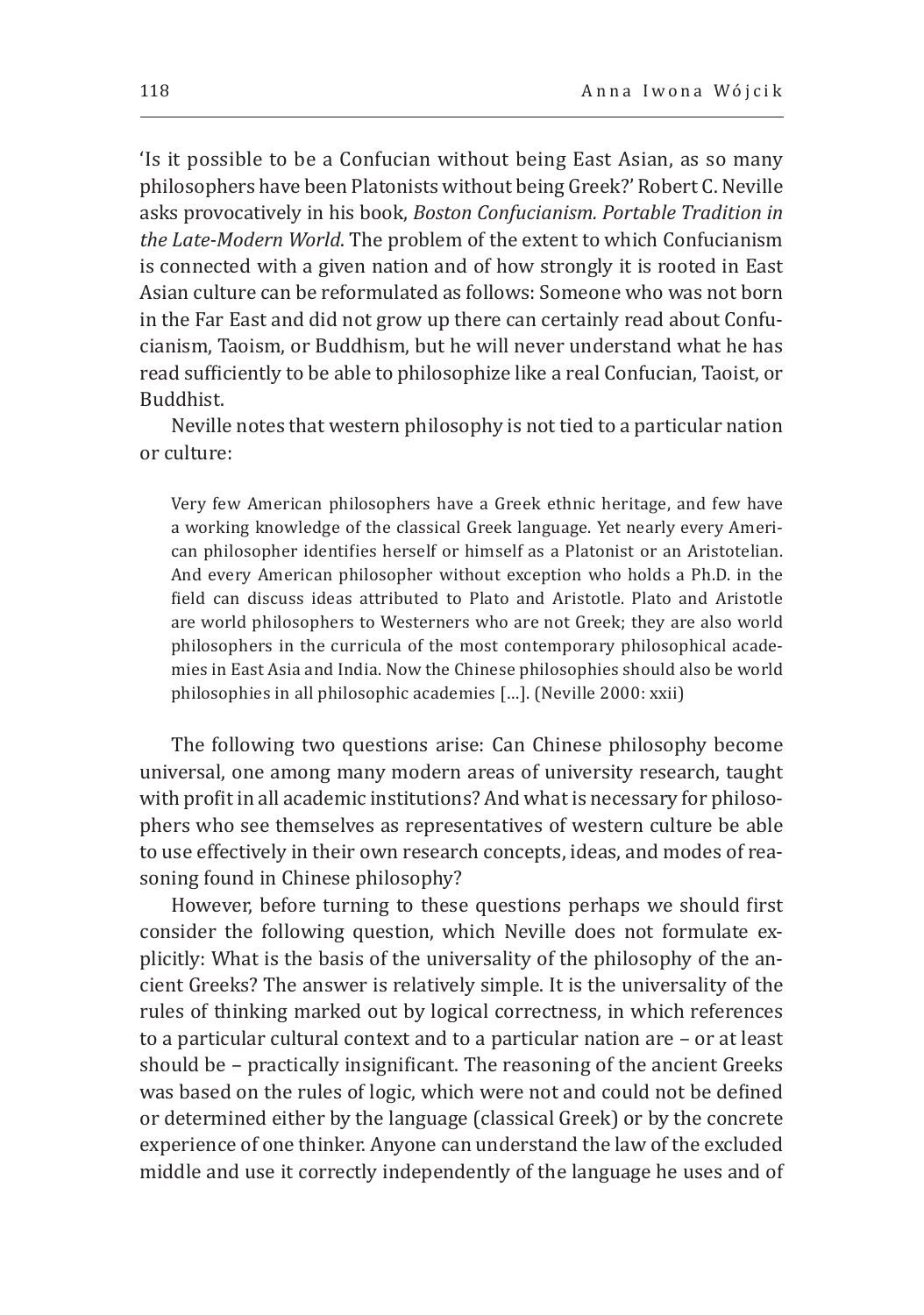the tradition which shaped him. We may ask whether in Chinese philosophy there is also such a basis of reasoning that is universally available to any thinking person.

At first glance it might appear that there is not. Confucianism, as well as Taoism and Buddhism, places less emphasis on logic and more on immediate local experience in shaping human convictions. This in turn is clearly connected with a given concrete culture and with how our surroundings have taught us to behave in the world of our daily affairs and hence it does not seem to have universal scope and character.

However, if we consider Chinese thought from a broader and more general perspective, a universal context does indeed come to light. If we examine the reasoning schemes used by Chinese thinkers and if we look at the most general contexts within which, even according to them, their views must be considered, a consistent and entirely understandable system of concepts emerges. It is a system that is diametrically opposed to the Platonic or Aristotelian schemes, but it is equally clear and understandable. A systematic attempt first of all to understand the semantic context proper to Chinese philosophy and next to consider concrete philosophical conceptions will prevent us from being overwhelmed by the initially mysterious character of the basic claims of Chinese philosophy. Such a possible mistaken first impression is due not to the fact that they are irrational and purposely illogical, or that the philosophers themselves are interested only in unreflectively experiencing the world, but rather to the fact that when we study Confucian or Taoist texts, we continue to be guided by the semantic context of western philosophy, which refers to a different basic interpretational model.

We should therefore begin our attempt to understand the philosophical foundations of Chinese culture by trying to adopt a perspective that will allow us to evaluate rationally the difference between the two basic contexts. This will enable us during the present inquiry to suspend the unreflectively adopted context in situations in which logic itself tells us that it should not be assumed. This is precisely what I attempt to do in this work: to identify and elaborate the intellectual context proper to Chinese philosophy, presenting its most general features and content.

How deep must we probe to find the internal network of sense that is the basis of Confucian culture, Taoist thought, and Buddhist meditation practices? The response to the question of how deep we must probe to understand philosophical conceptions different from our own and the modes of reasoning connected with them is that we have to begin with the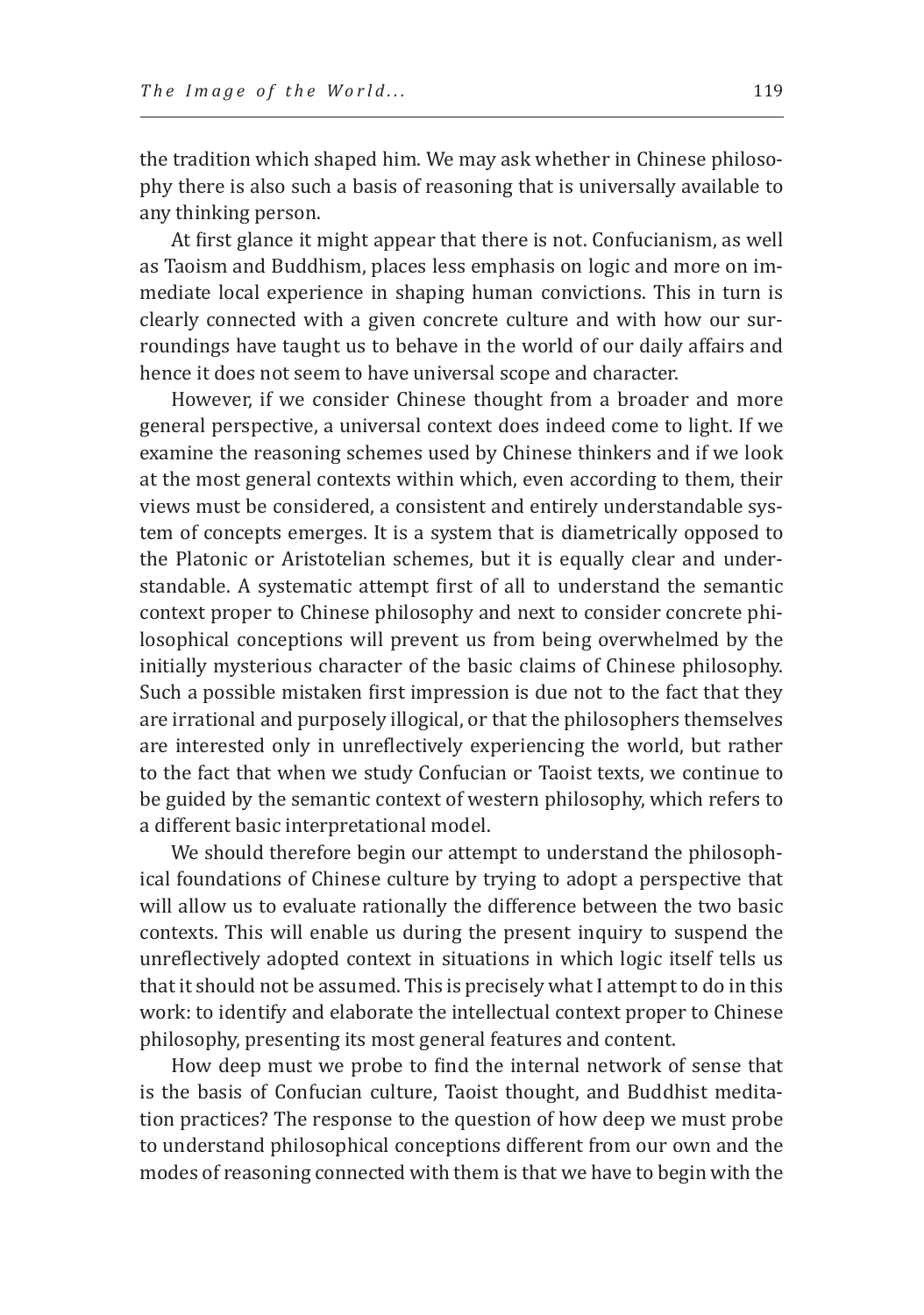category of 'world.' Logic, or more precisely inquiry which preserves the rigors of thinking imposed by it, is the most basic instrument for knowing and understanding not only a different culture, but also what is implicitly assumed by people in one's own culture, which has a definite sense for them and allows them to live in their world effectively and correctly. From among a number of possible alternative logical systems one always chooses the system that manages best within a set of tacitly accepted convictions which are assigned by the culture and which establish the meaning of the term 'world.' The answer to this question, accepted by the representatives of a given culture – very often unreflectively, as something obvious – determines the content of the most general interpretational model, which later serves as a point of reference, as the proper context in which particular conceptions and concepts are understood – conceptions like 'reality,' 'expression' and 'silence.'

In other words, the strategy for seeking sense is always the following. If people accept that the world is as it is (the intellectual context marked out by the semantic and pragmatic content of the term 'world'), then we must ask what, logically speaking, must be regarded as important and sensible, and deserves to be taken into consideration. The process of deciphering different cultures is basically nothing other than the science of reasoning within an interpretational model distinct from one's own.

The most important methodological postulate that I also assume can be called the 'contrast and complement scheme.' According to what has been said above, it is necessary to attempt to purify our considerations from unconsciously accepted references to our own culture. We must therefore make an effort to bring such assumptions to light. That is why in my investigations of what Chinese philosophers have in mind when they speak about the 'universe' I will use the view of the world which, on the one hand, is most different from the one that I am seeking, and on the other hand is commonly (though often not fully consciously) presupposed by the authors of western culture. To this end I will make use of the vision of the world that we have in Christianity. I do this not because I believe that western culture is reducible to Christian ideas; it is obviously completely unjustifiable to neglect the ancient Greeks in this context. But I do think that for explanatory purposes it is best to contrast the contents of Chinese culture with the Christian view of the world, one of whose very important elements is the philosophy of Plato and Aristotle, made available through the theology of St. Thomas and St. Augustine. I also choose it because, apart from the universality with which it is accepted by western thinkers,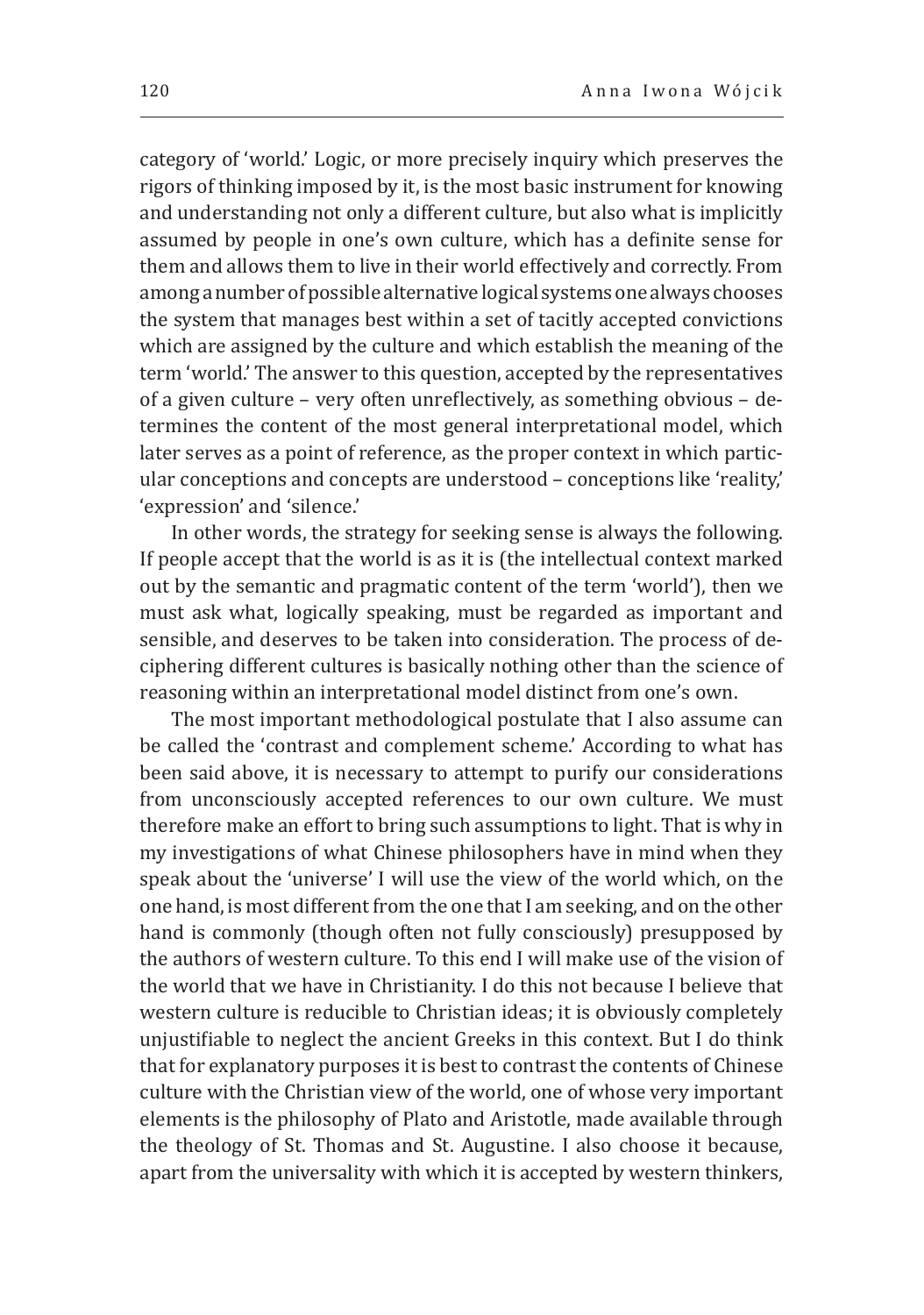this view of reality is also one that very radically differs from what is presupposed in the intellectual context proper to China.

The basis of the original images that were used to understand the world in many great civilizations may be found in the so-called books of wisdom. Christian culture has Holy Scripture, the books of the Old and New Testaments, Islam has the Koran, and Hinduism possesses the Vedas. The Chinese believed that wise men of the past left the most basic indications for understanding the world in the *Book of Changes* (*Yijing* 易经). This was certainly the conviction held by the great authors of the first Chinese systems and philosophical schools. Confucius himself wrote in one of his dialogues: 'If some years were added to my life, I would give fifty to the study of the Yi, and them I might come to be without great faults.' (*Lunyu*: 7,16)

The *Book of Changes* (*Yijing* 易经) is included among the so-called classical books, denoted by the sign *jing* 经. In Chinese culture there is a radition of singling out certain texts due to their special importance in creating the very intellectual foundations of the civilization. They contain the knowledge and wisdom of ancient thinkers, and their purpose is to be transmitted to their successors and to constitute an important point of reference for them, an inspiration in their own inquiries. Thanks to this, the ancient culture was able without interruption to influence the activity of people of subsequent historical periods as a continuously perpetuated vision of reality.

The first issue to be considered has to do with the origin of the books of wisdom of the respective cultures. Who wrote Holy Scripture and what does it contain? Who is the author of the *Book of Changes*? The differences that we encounter here turn out to be significant and fundamental.

According to Christian tradition, the Sacred Scriptures of the Old and New Testament were written by persons who in this respect acted under divine inspiration, that is, they were 'chosen by God' to transmit His wisdom to others. The revealed books do not have their source in this world and the persons who wrote them did not have to be wise themselves. What inspired them and transformed their personal fate were not their own efforts to achieve maturity as regards wisdom, but a 'divine plan.' What is striking in this image is that the emphasis is placed upon transcendence. Both the origin and the character of the knowledge that Sacred Scripture transmits is not of this world.

The *Book of Changes*, on the other hand, has a form that can be described as immanent humanism, in the original Latin sense of the term.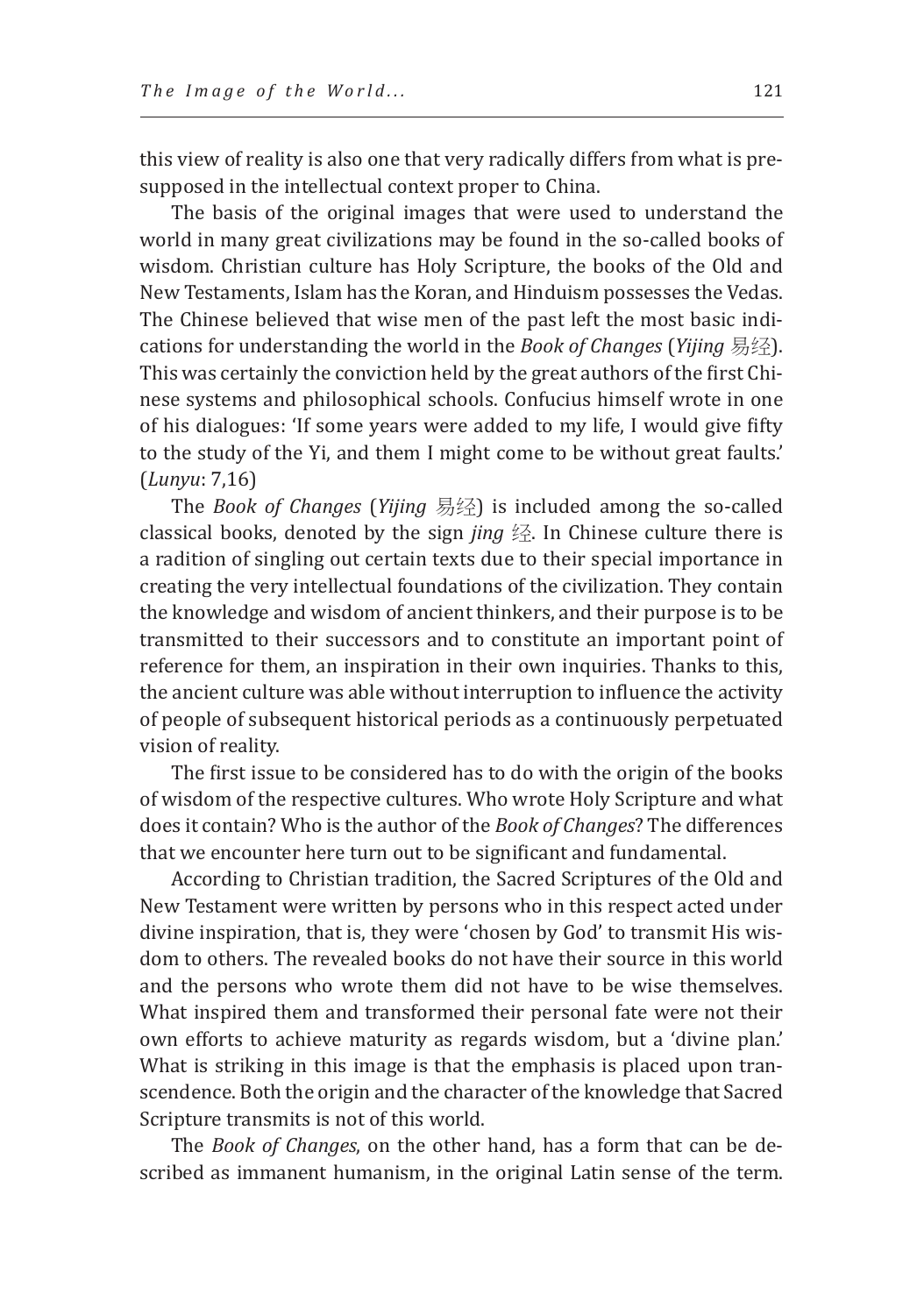Both the origin and the character of the knowledge that its presents grow out of this world, out of human life in the world, out of man's remaining where he is. According to a Chinese tradition contained in the commentaries found in the collection called the *Ten Wings* (*Shiyi* 十翼), the authors of the *Book of Changes* were the wise men or sages (*sheng ren*圣人) of early antiquity. The classical form of the sign for wisdom is the ideogram *sheng*, which ancient form consists of graphs that symbolize an ear, a mouth, and a person standing between heaven and earth. The etymology of the sign directs us to the image of a sage as a person who listens to the world and understands what takes place in the heavens and on the earth, and who speaks, that is, teaches others.

Chinese myths speak of times when communication between heaven, earth, and man took place without any difficulty. People were generally able to 'listen and understand,' because wisdom is seen here as an ordinary, natural human ability, as something that people were able do more or less effectively. Those who regularly practiced this ability were more effective than those who did not. With time the number of those who neglected this practice grew and thus wisdom came to be a rare virtue among men. Yet it continued to belong to them naturally. That is why at a certain mythical moment the wise men of antiquity decided to help others to 'listen and understand.' And this is how the *Book of Changes* came to be. It was written by the inhabitants of the world with a view to helping its other inhabitants once again practice the natural human ability to stand amidst the world and 'listen and understand.'

The next issue will be the problem of origin of the world. In the Revealed Books of Christianity, as they have been interpreted philosophically by St. Augustine and St. Thomas, the world as a whole, that is, all that exists, was created by God (*creatio*), by His unconditioned Will – something that St. Augustine underlines – and because God is Goodness, Truth, and Life. God exists from Himself eternally, that is, in an atemporal reality, and by virtue of His creative power the world is dependent in its temporal existence on the Creator (*creatio continua*). The world is ineluctably not divine, but it comes from God, who created it from nothing (*creatio ex nihilo*). God's perfection transcends (*transcendere*) the world, which is full of defects and imperfections. As can be seen, in their philosophical reflections the Fathers of the Church focused especially upon the question of the source of the existence of the world. The answer to this question becomes the foundation of their knowledge about reality and the source of further logical consequences, which, however, do not go beyond the content of Revelation.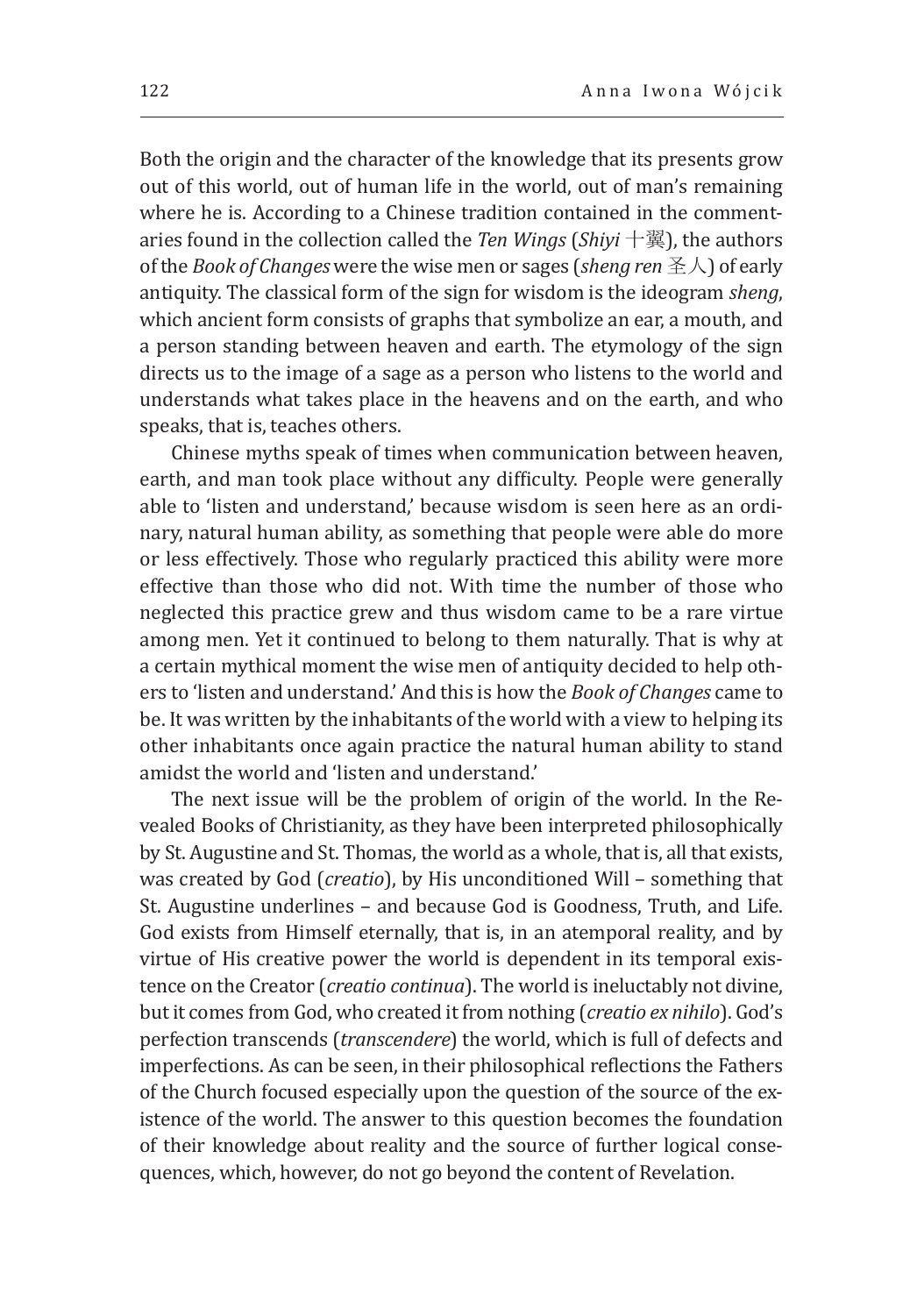What do Chinese philosophers understand by the 'world'? An illustrious historian of Chinese philosophical thought, Fung Yu-lan answers this question as follows:

What the philosophers call the universe is *the totality of all that is*. It is equivalent to what the ancient Chinese philosopher, Hui Shih, called 'The Great One', which is defined as 'that which has nothing beyond'. So everyone and everything must be considered part of the universe. (Fung 1976: 2)

Let us consider the basic logical consequences of these definitions. We have here two important characteristic features of the category of 'world.'

First of all, the world is all that there is. However, the emphasis here is placed not upon the world's existence itself, on its source or its perfection, but on the fact that regardless of how it exists – whether of itself or due to some other cause, whether in a perfect manner or full of imperfection – the world and the things in it constitute a *whole*.

In Chinese mythology there are no original Chinese myths about the creation of the world. Mieczysław J. Künstler – one of the most important Polish experts on the topic – notes that

basically all that we can do is to say that there are myths that refer to the earliest times and we can try to find a precise connection between these myths and human memory that reaches back to the Neolithic period. In these myths [...] two cycles of stories can be distinguished: those which taught people how to live in the world and those that saved the world from catastrophe. [...] What is missing in these myths? Above all there is no story about the origin of man and no legend about the origin of families or peoples. There are also no myths containing reminiscences of migrations and no cosmogonic myths. The only cosmogonic myth, which we know about from a certain short textual fragment, is the myth about Pang, who was born inside a great egg, grew within it, until he broke it in a way that caused its heavier parts began to fall downwards and its lighter parts began to float upwards, thus originating the heavens and the earth. The antiquity of this myth, however, is very dubious. (Künstler 1994: 10)

And here Professor Künstler ends his exposition with the following conclusion:

the absence of myths about the origin of man is difficult to explain. One can only make the general claim that issues concerning the origin of man and the Cosmos did not interest people in those times. This is very interesting and worth bearing in mind. (Künstler 1994:10)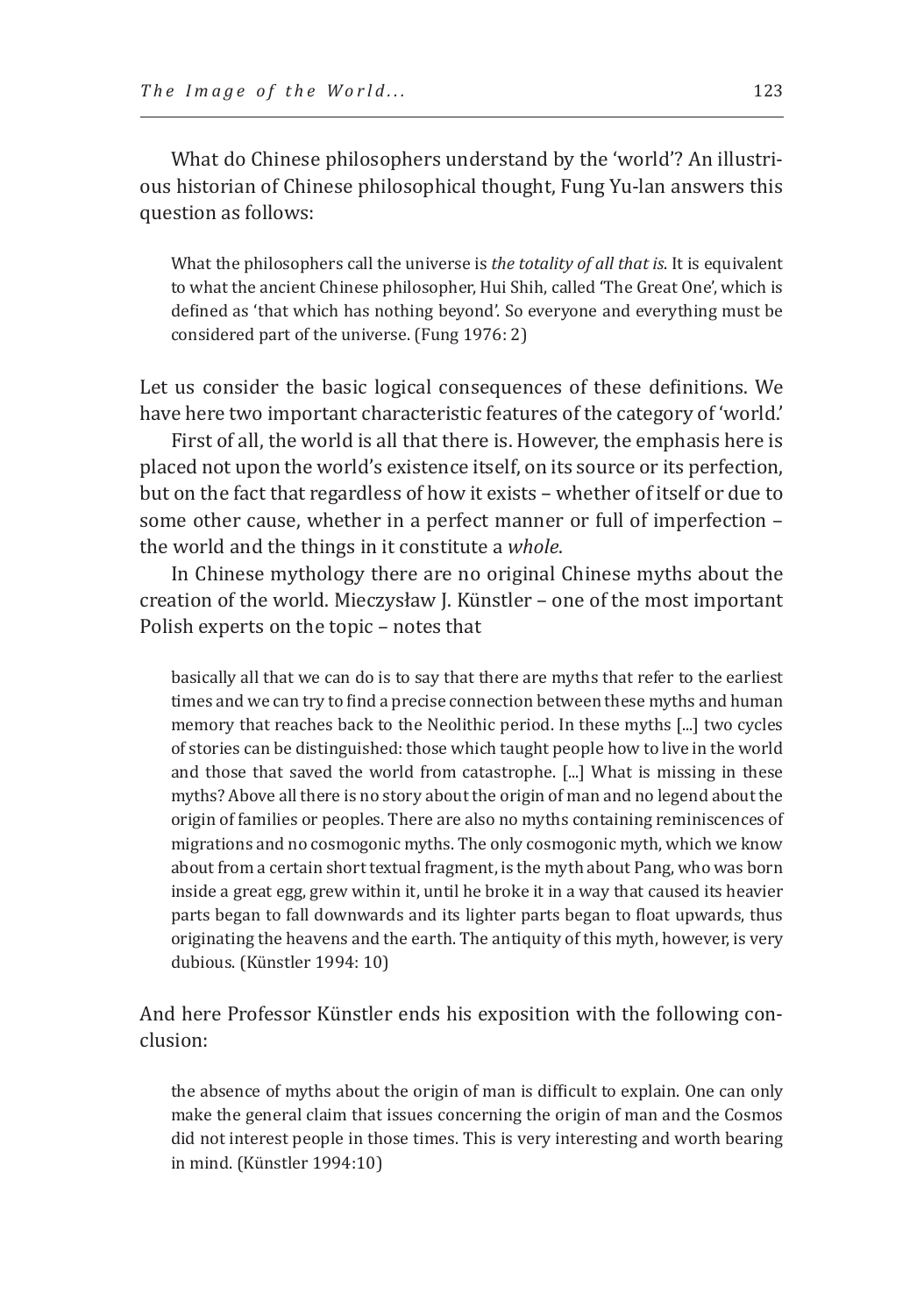Many Western scholars have called attention to this fact and underlined its peculiarity. At the beginnings of Chinese civilization we find images of wise men of the past. Their activity in the mythical period gave the world its structure. In a text from the third century, when the first reference to Pang appeared, we read:

The heavens and the earth were in a state of chaos, similar to the chicken egg from which Pang was born. After eighteen thousand years the heavens and the earth separated from one another. The heavens became bright and clear, the earth became dark and obscure. Pang was in the middle and was transformed nine times a day. He became a spirit in the heavens and a holy sage on the earth. (Künstler 2001: 57)

What is also striking in this legend is the fact that not only the 'coming to be' of the heavens and the earth is connected with the activity of the sage Pang, but also his earlier overcoming of the primitive darkness of the chaos. Wanting to escape the egg of the primitive chaos, he struck the darkness with his axe, the egg cracked and there appeared light, and the heavens and the earth separated from one another even more. The myth itself is late, but it agrees with the image found in the *Book of Changes* and in commentaries to it.

Since the *Book of Changes* places emphasis on the world as a whole beyond which there is nothing (see point 4), then from a logical point of view the sources of light can be either in it or outside of it. Both of these possibilities appear in various contexts of Chinese philosophy. In the first case we have a vision of the world which, as a cosmic egg, matures and 'grows' by itself, and in this way achieves it present form. In the second case there is nothing beyond the world as the entirety of that which is, but this 'nothing' is understood as a completion of that which is. Something and nothing, being and nonbeing constitute a pair of contraries, that is, they continually accompany one another and one continually constitutes the source of being for the other. Since they are treated as a pair of contraries, the relation between them is always mutual. In both cases there is no reference to anything transcendent, as in the Christian image of the world, where the sources of the light are in the eternal presence of God, who transcends the existence of the world.

The mythical image of the 'separation of heaven and earth' in the *Book of Changes* has the philosophical form of naming (*wei* 谓). In the *Great Commentary* the symbol *wei* 谓 appears in all fragments that refer to cosmogonic issues. The appearance of distinctions, both the most primitive,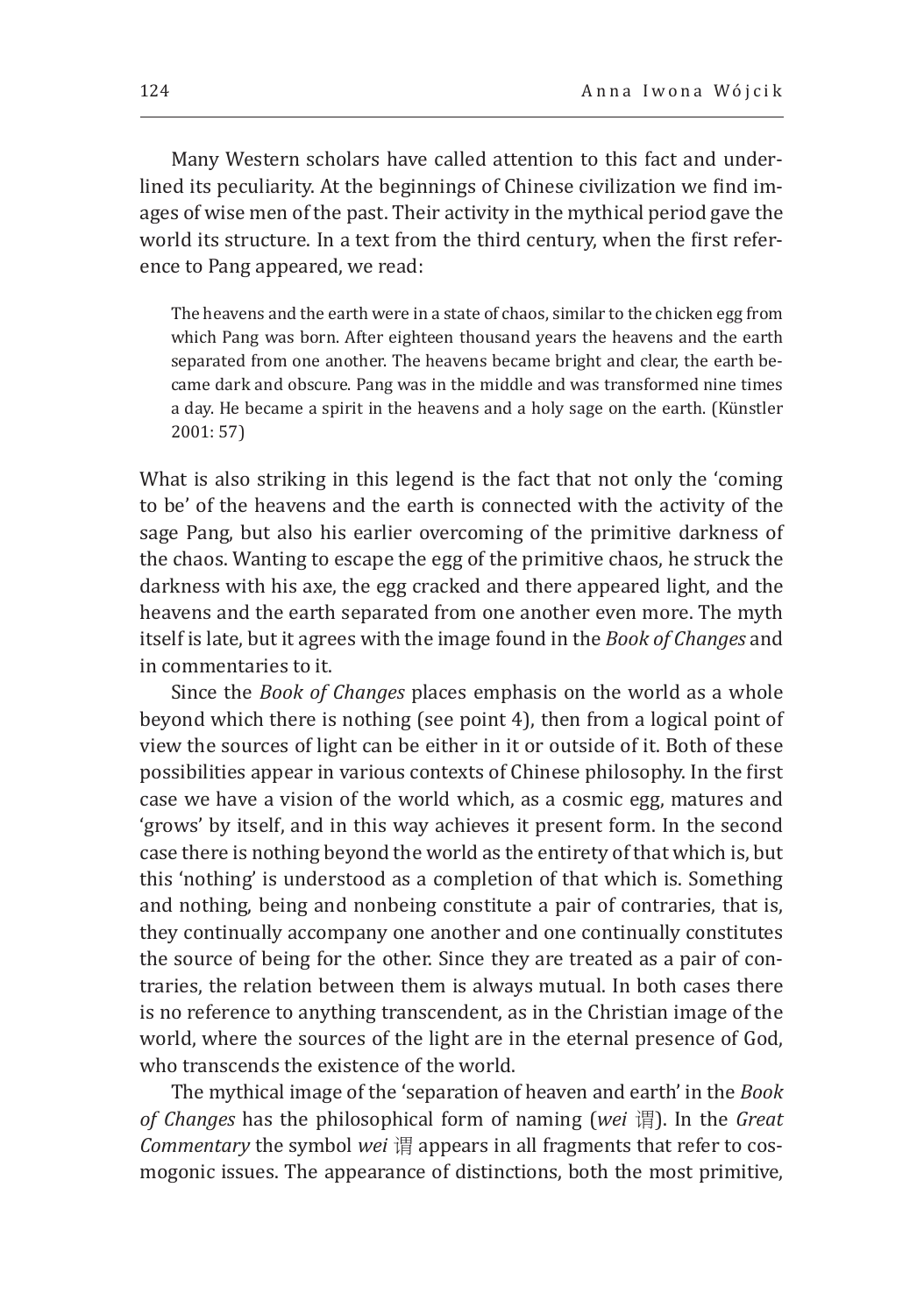such as that between brightness and obscurity, as well those that are more important for defining a civilization and its cultural circle, is expressed by the following formula: 'the wise men discovered and named.' Nobody is interested in the source of the existence of these things; instead, everyone is interested in the 'naming.' It is as if precisely this moment determined the *form* (*xing* 形) of every concrete, individual entity. Anything that has come to be through a continuous process of change manifests itself as what it is for the first time, that is, is distinguished by its form from the undifferentiated whole of the world, once a sage calls (*wei* 谓) it by name (*ming* 名).

It is clear that formally, i.e. as regards structure, what in the Christian image of the world is seen as the creation of the world as a whole and of its particular elements by God is seen here as naming, which differentiates the undifferentiated whole of the world and distinguishes what is named from that whole. Therefore, it is seen primarily as a civilizational process. In the Christian image we find an ontological view of the creation of things which only later, once they already exist, are named by Adam. In Sacred Scripture there is an image of God who in Paradise presents the various creatures to Adam, the first human being created by him, and has him give each of them its own name.

In the *Book of Changes*, however, instead of an ontological vision we find a semiotic model, and in particular a pragmatic one, because it refers not to creation and existence, but to names and naming (*ming* 名, *wei* 谓), and hence it refers to a socially defined convention for distinguishing certain things, events, and situations whose useful function in culture, tradition, and language is deemed worthy of being repeated and fixed. The ontological relation of creating the world and all of its elements' corresponds to the pragmatic relation between a sign and its user. The creation of the elements of the world, in turn, corresponds to the vision of establishing stable cultural models that can be used by people in their everyday lives, cultural models created by people (sages) for people – models which in this way become part of the uniform whole of the world, which thus differentiates itself, and this whole is what is referred to by the term 'largest.'

The whole that is the world is the largest (*zhi da*  $\overline{\pm}$ ) logically possible whole, that is, something beyond which there cannot be anything else (*wu wai* 无外). This is how it is defined in the writings of the ancient logical school. According to Feng Youlan, a very good expression of what is meant by 'largest' and 'smallest' may be found in the logical writings of Hui Shi 惠施 (approx. 370-310 B.C.), one of the founders of the an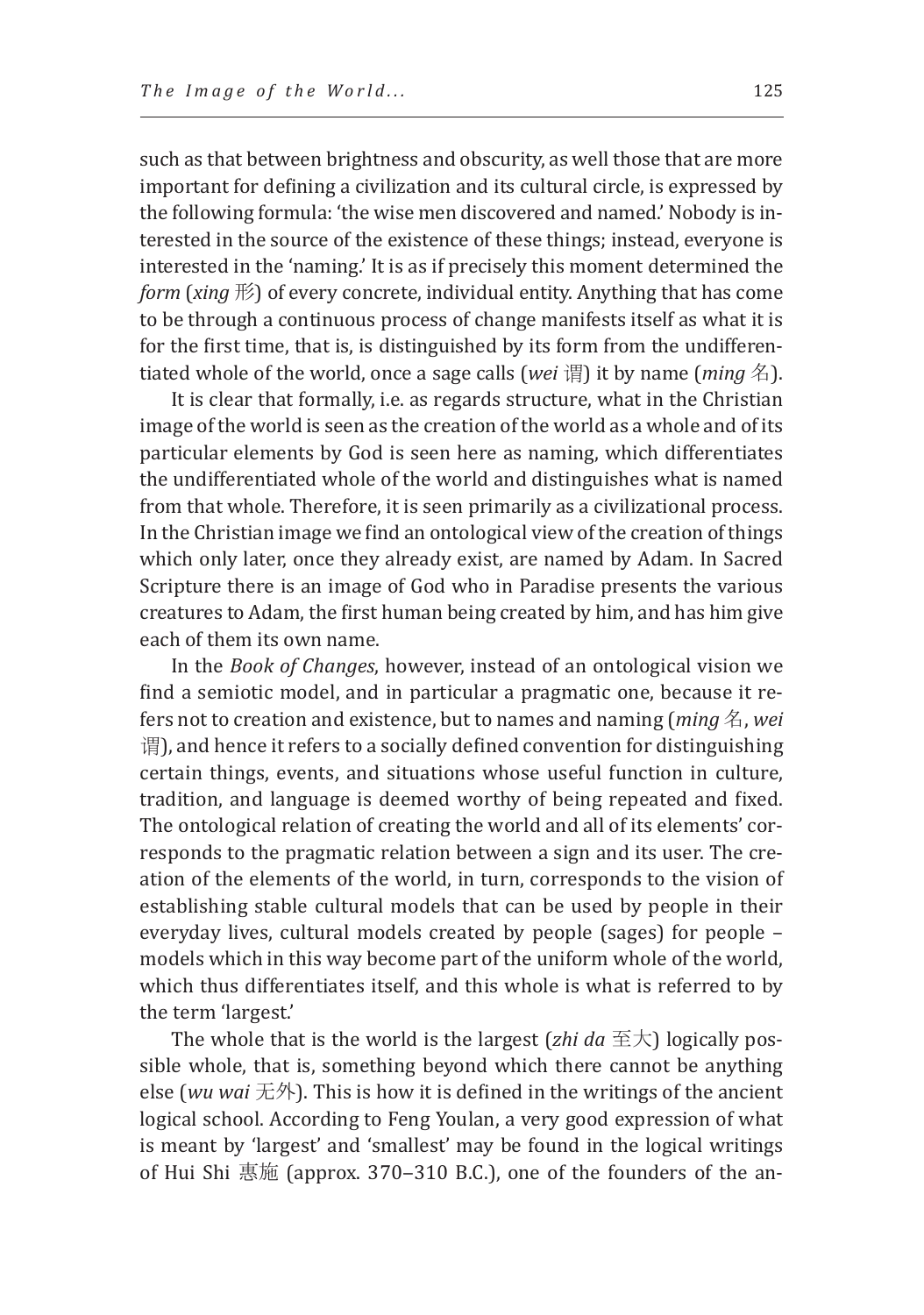cient School of Names (*Mingjia* 名家). The Taoist Zhuangzi 庄子 (approx. 369-286 B.C.) cites him when he writes that, considering the essence of things, Hui Shi 惠施 said:

The largest magnitude beyond which there is nothing I call the great one. The smallest magnitude inside of which nothing is to be found I call the small one. (*Zhida wuwei, wei zhi dayi. Zhixiao wuwei, wei zhi xiaoyi.* 至大无外, 谓之大一; 至小 无内, 谓之小一.) (Czuang Tsu 1953: 340)

Let us note that we find here another important difference between the Chinese and the Christian image of the world. In Christianity not only is the term 'greatest' not used with reference to the universe, but as 'created' it is defined in reference to what is beyond it – to the existence of God, who transcends everything. At the beginning of Chinese culture, however, we find an image of the universe as the 'largest unit,' as 'heaven, earth, and ten thousand things' (*tian di wan wu* 天地万物), that is everything. The existence of everything supplements the nonexistence of nothing outside of this greatest whole.

However, let us return once again to the naming that is the source of diversity within the world as this greatest whole. In order to reconstruct the understanding of the contents of the *Book of Changes*, which is so important for Chinese civilization, let us turn to the classical Confucian commentaries called the *Ten Wings* (*Shiyi* 十翼), since it is important to determine the intellectual context that characterizes precisely this cultural circle. Of course, we could examine the contents of this classical book from a more general perspective and try to find in it a merely formal scheme of reasoning carried out in a completely different conceptual system. However, we are particularly interested in the concrete interpretation that will give us the fundamental model underlying the reasoning that guided the activities of the *wenren*  $(\nabla \Lambda)$ , that is, the circle of educated persons in China from antiquity through modern times.

From this perspective we see that the first distinctions were made by sages, who were also the authors of the *Book of Changes* itself. They distinguished heaven and earth as what is above and below and defined them, respectively, as *Qian* and *Kun* (天尊地卑, 乾坤定矣。1/I.1) *Qian* 乾 and *Kun* 坤 became the names of the first two of the eight trigrams (*bagua* 八卦) of the *Book of Changes*. Etymologically, the sign 乾 refers to the image of morning fog hovering close to the earth and beginning to lift. In a moment, a new day will begin, the sun will rise, and its rays will embrace everything with their benevolent influence. The sign  $#$ , in turn, is an im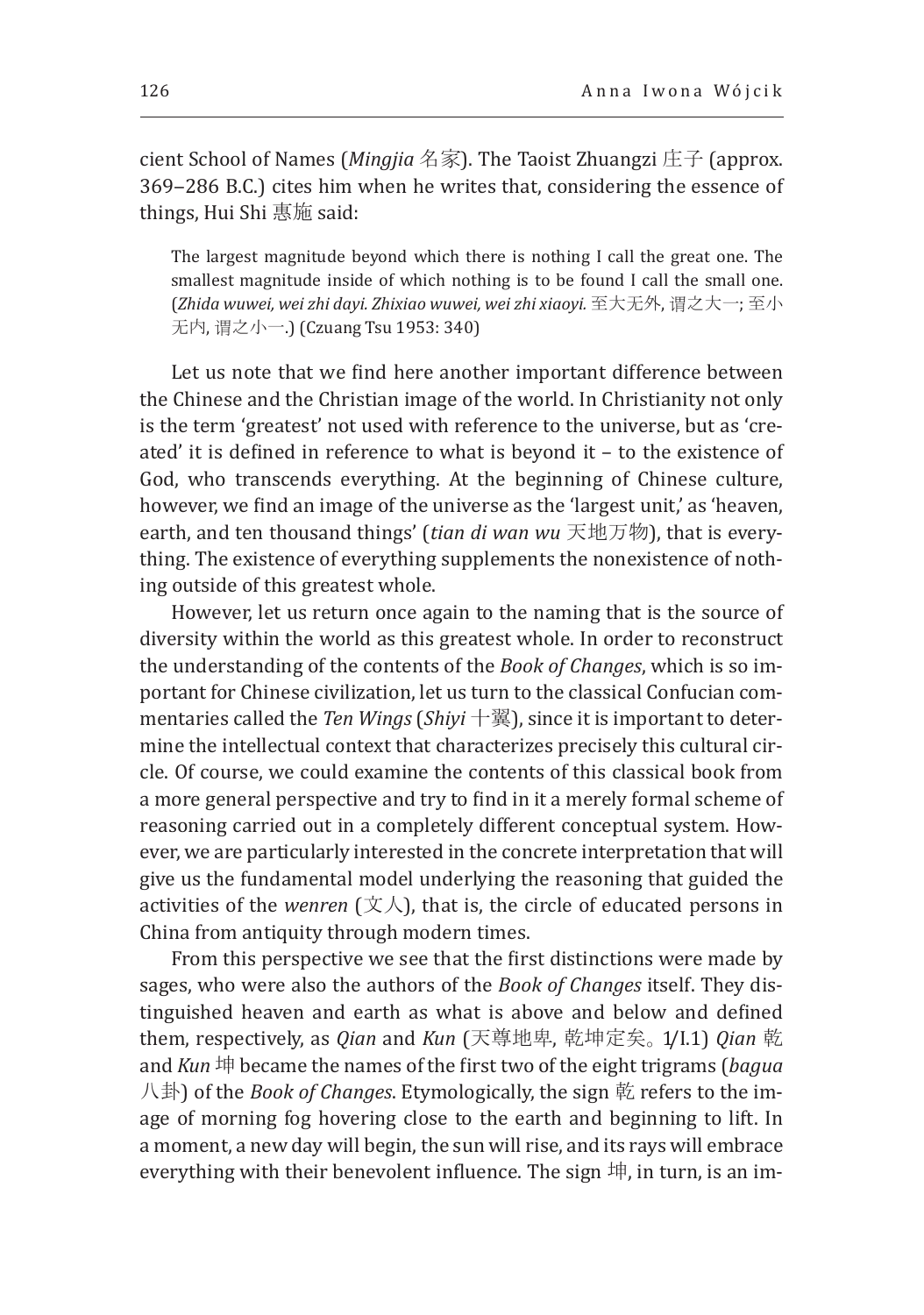age of the earth, which receives a grain. Everything springs from the earth bathed by the heat of the sun.

In the *Great Commentary* these images there have been supplemented by additional images that expand the field of associations called to mind by this basic pair of names in the *Book of Changes*, heaven (*Qian* 乾) and earth (*Kun* 坤). During all the centuries in which a culture of educated people (*wenren* 文人) existed in China, these associations were not only known by everyone, but were considered to be obvious. Let us, therefore, examine some of them. The ancient authors of the commentaries presented *Qian* 乾 as the way to fullness proper to what is masculine, and *Kun* 坤 as the way along which maturity is achieved by what is feminine (乾道成男, 坤道成女 1/I.4).

The first was associated with the knowledge of great beginnings and with ease in directing one's own activities insofar as that knowledge permitted; the second was associated with the attainment of fullness by things and matters which were once begun and with the simplicity by which such fullness is attained (乾知大始, 坤作成物 1/I.5 乾以易知, 坤以簡能 1/I.6). The sages associated the former with symbolic images (*xiang* 象) and the latter with forms (*xing* 形). Let us consider this distinction in more detail.

The sages gave the name 'image' (*xiang* 象) to whatever appears as a visible sign (of something which should be connected with it by virtue of convention and the tradition that reinforces the convention). They gave the name 'instrument' (*qi* 器), that is, something that has a fixed used (*yong* 用), to whatever already has a given form (*xing* 形). They gave the name 'rule' (*fa* 法) to the activity itself of fixing a definite use (見乃謂之象; 形乃謂之器; 制而用之, 謂之法 1/XI.4).

In order to make it easier for readers to understand the vision of the unity of heaven and earth, the authors of the commentaries to the *Book of Changes* used the following image: 'They called the closing of a door *Qian* and its opening *Kun*. Opening and closing once they called change. Opening and closing back and forth forever they called passing.' (闔戶謂之坤; 闢戶謂之乾; 一闔一闢謂之变; 往來不窮謂之通. 1/XI.4) One member of the pair can be understood only in reference to the other. We are dealing here with an ancient image that was intended to make it easier to understand the concept of contraries or pairs of contraries (*liangyi* 两仪) found in the subsequent passage of the text:

Therefore [the *Book of Changes*] contains the Great Beginning/End (*taiji* 太极), which gives birth to the Pair of Contraries (*liangyi* 两仪), which in turn gives birth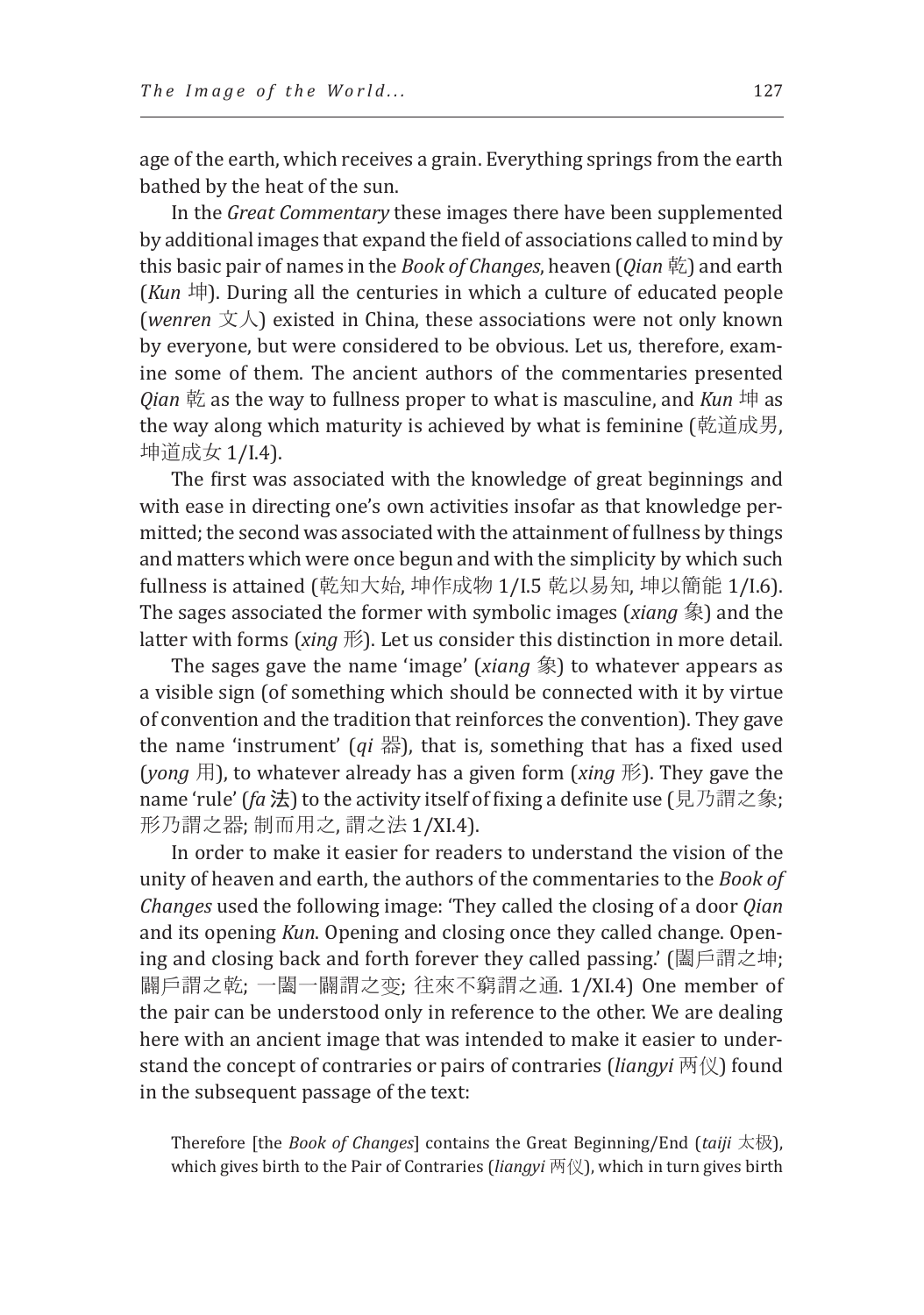to the Four Images (*sixiang* 四象), and they give birth to the Eight Trigrams (*bagua* 八卦). The Eight Trigrams help define what is useful and what is not useful (*ji xiong*  $\pm \boxtimes$ ), and this gives birth to the great field of activity (1./XI.5–6).

The ancient Chinese diagram that presents the contraries is the figure of a continuous and an interrupted line ---/ - -. These will later receive the names of *yang* 阳 and *yin* 阴, respectively. At this point in our investigation of the basic senses connected with the category of 'world' by the creators of Chinese civilization we encounter the following important feature. The 'world,' that is, the whole beyond which there is nothing, is differentiated. Through the activity of naming, various parts are distinguished in it. It turns out that everything that is a part of the world in this way has a complement somewhere. Nothing is without a pair. This may be found in the fragment already cited by us above: 'Therefore [the *Book of Changes*] contains the Great Beginning/End (*taiji* 太极), which gives birth to the Pair of Contraries (*liangyi* 两仪).'

The beginning and end of every distinction in the *Book of Changes* is a definition of something precisely as such, having a definite name and hence its own form, that is, a culturally established used. However, the attempt to understand the meaning of such a name will never have the character of a search for an essence or *eidos*. Why? Because the authors of the *Book of Changes* assumed that names appear in pairs, which have a complementary character rather than exclusive one.

Let us consider this a bit more closely, since a correct interpretation of the intention behind this will allow us to understand correctly the context within which the statements of Chinese thinkers take on sense. In trying to understand the meaning of words expressed in the context of the image of the world assumed in Christianity, we unreflectively assume that names appear in pairs of contradictory concepts, and hence that they have an exclusive character (following the thought of Parmenides and the Platonic-Aristotelian interpretation of Revelation formulated by St. Augustine and St. Thomas). An example of such an important term is the category of 'being.' What does this term mean? It means 'everything that exists.' We do not need to refer to the concept of 'nonbeing' to understand what 'being' means. And what about 'nonbeing'? It means 'everything that does not exist.' And again, here too we understand its meaning without reference to the other member of the pair. This is because the pair of categories 'being' and 'nonbeing' is a pair of contradictories, not contraries. Their meanings exclude rather than complement one another. Something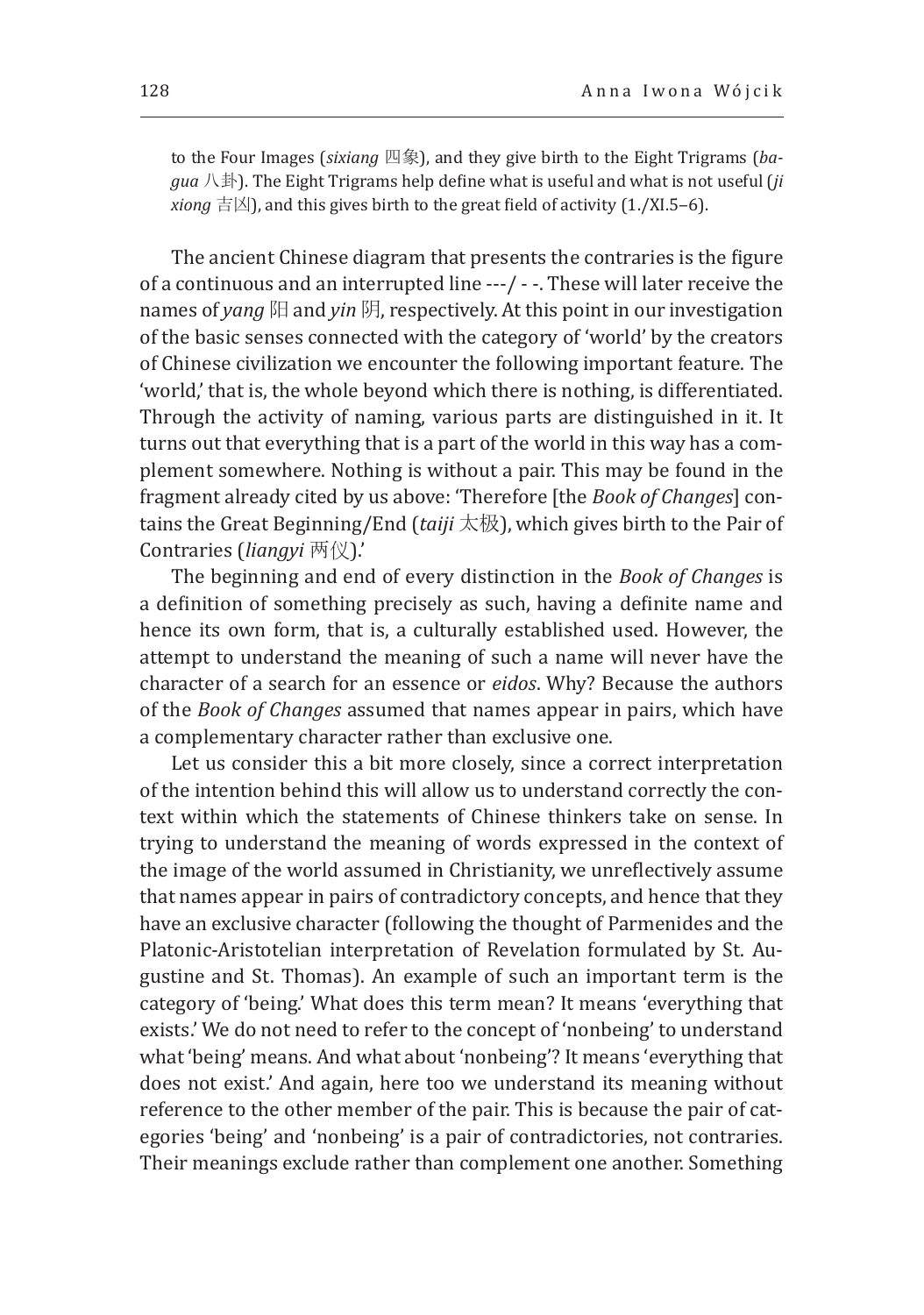either exists or it does not exist. According to the principle of the excluded middle we cannot say of anything that it both exists and does not exist without falling into contradiction. Either one or the other is true.

However, in the case of the *yin/yang* pair the situation is completely different. If we try to establish what the term 'continuous line' means without referring to the other member of the pair, the term 'discontinuous line,' we will see that it is impossible to understand the meaning of 'continuity' without reference to 'discontinuity.' Another example taken from the *Book of Changes* is 'opening/closing' a door. One can open only what earlier was closed, just as it is not possible to close what was not earlier opened. Closing constantly passes into opening, and opening into closing. Their meanings complement one another. It is not possible to understand the meaning of only one member of the pair, as was the case with the terms 'being' and 'nonbeing.' Either we understand both members, opening and closing, or we cannot understand either of them, for they constitute a pair of contraries. That is, according to the laws of logic their senses complement, but do not exclude, one another. We can see this in the numerous examples of pairs of contraries found in the *Book of Changes*: continuous/discontinuous, heaven/earth, light/dark, masculine/feminine, movement/rest, influence/reception of influence (activity/passivity), what is above/what is below, day/night, etc.

Moreover, when the *Book of Changes* refers to the motion of contraries, when one member of a pair constantly passes into and replaces the other (closing a door passes into opening it, and vice versa) we give priority to the concrete semantic contexts of the relation rather than of the things. Let us consider the following interesting situation. Etymologically, the *yang* 阳 symbol refers to a situation in which the sun shines on one slope of a mountain, while the *yin* 阴 symbol refers to the complementary situation, in which the other slope is at the same time in darkness. However, in its apparent journey through the firmament, after a certain time the sun illuminates the slope that was earlier in darkness and at the same time the slope that was earlier illuminated begins to be enveloped in darkness. 'illuminated slope,' but rather two relations: 'darkening' and ' illumination.'

These relations constitute a certain bipolar whole, in which each pole can be properly understood only when the meaning that complements it is known. Between these poles there exists a constant, unavoidable tension, which causes the motion of change-passing (*bian* 变) of one member of the pair of contraries into the other. However, let us note that in this case, logically speaking, the issue of whether my knowledge is one-sided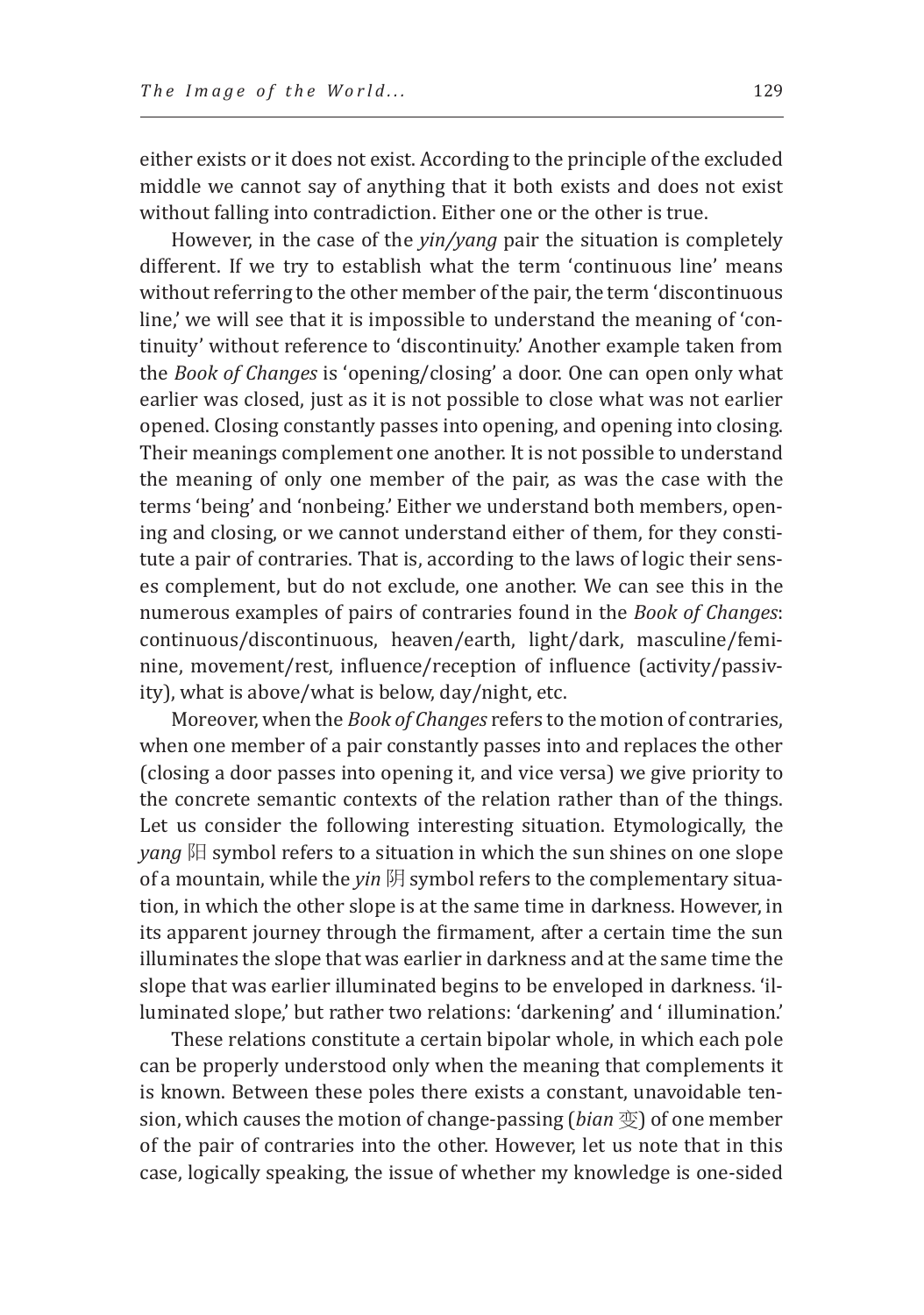or whether it embraces the whole truth (by taking a stance in the middle and always having in view both complementary concepts) is much more important than the issue of truth or falsity. In the image of the world presupposed in the *Book of Changes*, the issue of truth and falsity is not treated as an important relation at all. Why?

In order to be able to doubt whether what we know or have in mind corresponds to reality (the classical Aristotelian definition of truth is *adequatio rei et intellectus*, correspondence between a thing and our representation of it in the mind) we must assume that things existed first (created by God) and that later man, standing before them, began to name them (as Adam did for the first time in paradise). And thus we must assume the existence of a reality prior to language, prior to concepts, that exists before we think about it.

In the case of the *Book of Changes* its authors were of course aware of the fact that something like this is logically admissible and later philosophers will study this possibility. However, assuming the 'existence' of such a reality, they understood that it could not consist of things, relations, or anything definite, because each such term refers to a linguistic reality. Therefore, it cannot indicate anything beyond linguistic reality. Such a conviction was very strongly emphasized by Confucian, Taoist, and Buddhist thinkers. All of them philosophized in the 'intellectual context' marked out by the semiotic, not the ontological, character of reality. As we have already said, in the *Book of Changes* the existence of something precisely as such, named and distinguished in a definite way (*wei* 谓) is considered not in the context of the creation of things by God, but only in reference to a culturally valid and stable way of distinguishing between the definite and the indefinite that has its source in the history of a culture (and hence also of a language). Thus, the problem of the true representation to oneself in the mind of something that exists before the creators of a civilization become aware of it would necessarily be an attempt to think about something indefinite. Logically there cannot be any object of consciousness, and in particular there can be no problem of the adequacy (truth) of an image of something in the mind, because what is indefinite simply cannot be understood as 'something.'

Therefore, the problem of *adequatio rei et intellectus* cannot be philosophically fundamental, but can only be of practical importance for the circumstances of everyday life: 'Am I correct in thinking that the soup standing on the table is my favorite tomato soup?' All definitions have the conventional character of 'naming,' that is, of distinguishing a given form as precisely such and what is important, or more properly, what is most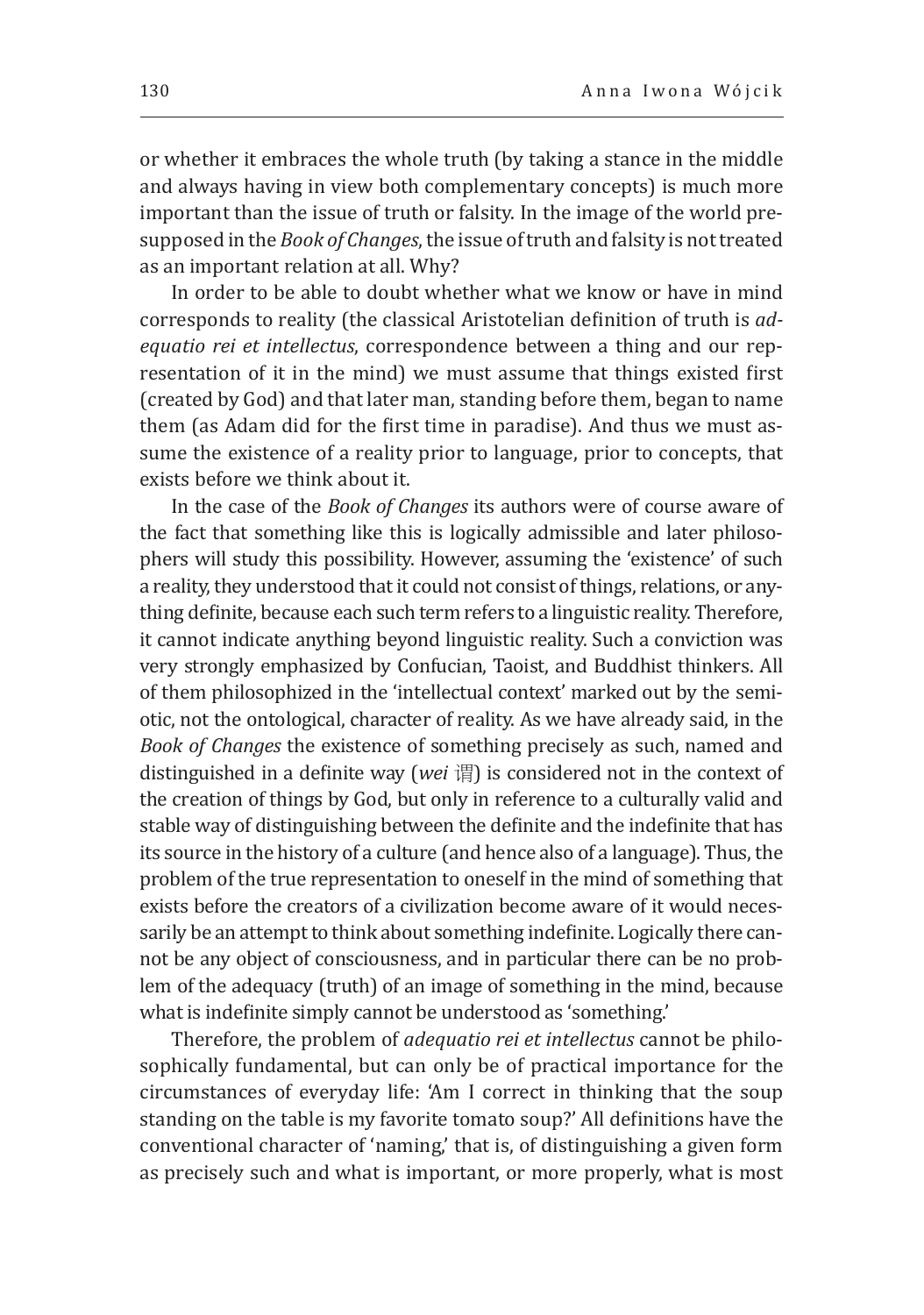important is the accompanying issue of the greater of lesser utility of such a distinction for human life.

This also includes the logical conclusion of defining the world as that 'beyond which there is nothing,' that is, defining it as the 'greatest whole.' All Chinese thinkers philosophize with the awareness that it is somewhat paradoxical to try to go outside the world of human cognitive activity. Hence those who are attracted by such a possibility, such as Taoists and Buddhists, create a philosophy of paradoxes, while others, such as Confucians, believe that knowing the world from the point of view of a participant in the world is the best solution to epistemological problems.

The next important issue is the problem of change and stability. In the *Book of Changes* it is assumed that the only thing that does not change is the constant changeability of everything that is part of the whole of the world. The world consists of contraries which constantly pass into one another: the illuminated into the obscure, life into death, acting (heaven, *qian* 乾) into being acted upon (earth, *kun* 坤), etc. This is one aspect of what change is. It is the ceaseless movement of contraries within a bipolar whole constituted by each pair of contraries.

In the *Book of Changes* we encounter still another important aspect of the changeability of the world as a whole and of each of its concrete parts. This intellectual context refers us to the concept of 'change' rendered by the sign *yi* 易 that appears in the title of the book.

When 'closing' passes into 'opening' we have a specific kind of change (*bian* 变), namely the passing (*tong* 通) of one member of a pair of contraries into the other. However, it is also possible to have a change in which something undergoes a process of maturation in which there is first an initial form (a seed in the case of a plant – for example, an acorn), then a young form (a seedling), next an adult form (a plant that produces fruit and seeds), and finally a fully mature form (an old, majestic oak). Such a change is signified by the term *yi* 易 and here our attention is directed not to the bipolar whole, but to the cycle of changes that characterize life in all of its manifestations. When we look at something living  $(qi \in \mathcal{I})$ we are aware of the maturation and of the possibility of identifying the developmental phases of a given cycle. The majority of living beings in the world are not born fully formed. On the contrary, they need a more or less lengthy period of time in order to develop the possibilities that potentially inhere in the seed. Time, measured by the passage of the organism through subsequent phases of development, is required to bring to completion what was initiated at the moment of fertilization. Not only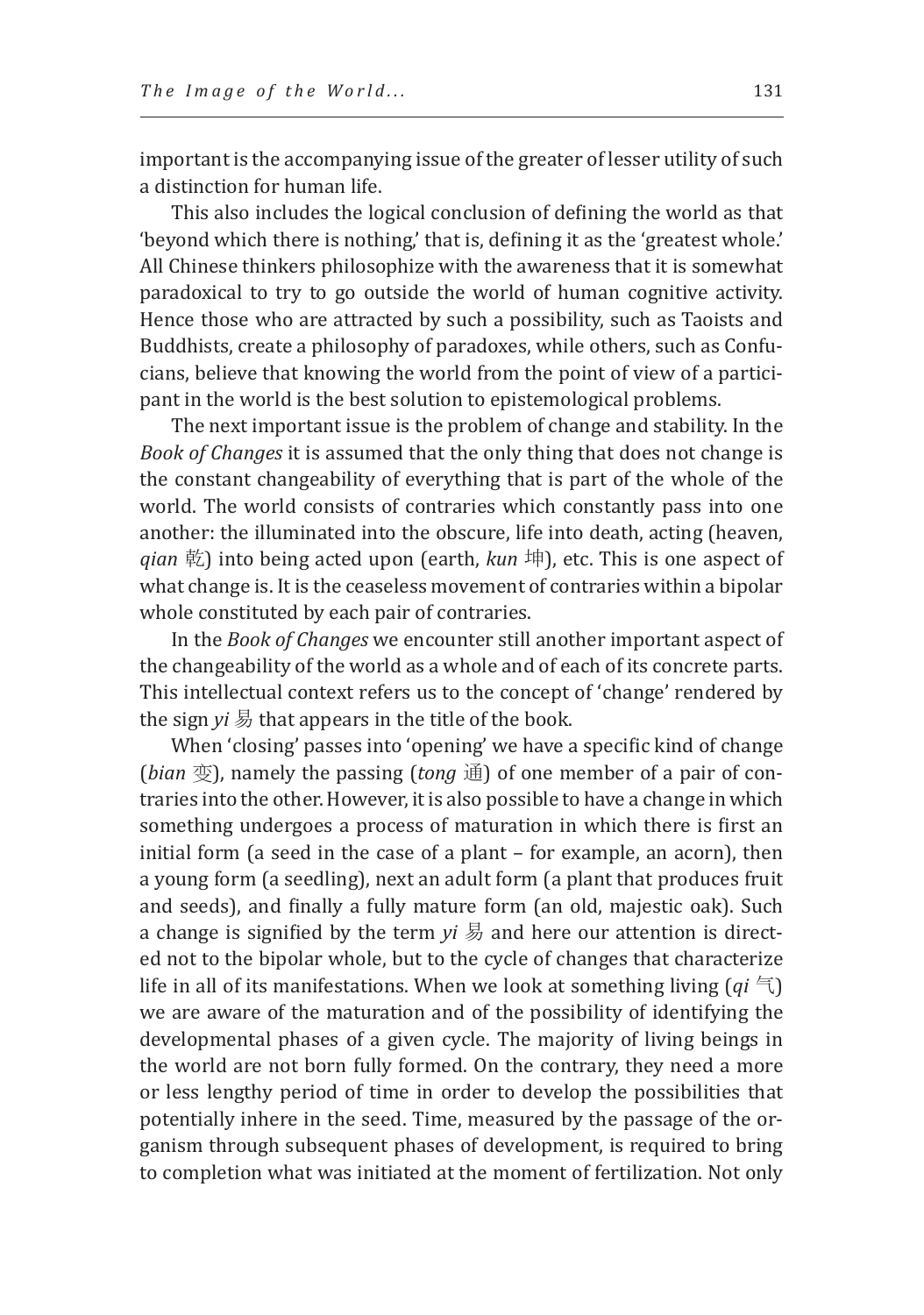time, but also luck is required, because in this process of attaining fullness maturity is merely possible, not necessary.

It is interesting that precisely this process of attaining fullness, characteristic of living beings, became the archetypical image used in Chinese civilization to understand every particular part of the whole of the world. Thus, the intellectual curiosity of its thinkers will always be focused on seeking answers to questions about these two kinds of change, *tong* 通 and *yi* 易.

The above scheme can obviously be used to try to understand those things which in Chinese culture are take to be living beings  $(qi \in I)$ , such as concrete plants (an oak) or animals (a lizard). Yet it can also be applied to other realities, such as the elements (wind, rain), political entities (a principality), virtues (prudence, courage), or finally man himself. In all of these cases Chinese thinkers will seek answers to the same two questions:

1. What sense complements the sense of what I am studying? (a *tong* 通 type of change)

2. What is the developmental cycle that is characteristic of what I am studying? This is a question not only about the characteristic developmental phases, but also about the source of the process of change (where it is rooted) and its characteristic fullness, maturity, or perfection. (*yi* 易 type of change)

If we were to try to present these two questions in the form of a diagram, they could take on the following form. The first part of diagram presents a bipolar (-, --) whole consisting of a pair of opposites, and the motion of change is indicated by a vector. The second part of diagram presents a bipolar whole, together with a graphic symbol that depicts the source of the process of change and the fullness toward which the process leads.



beginning, source, 'roots'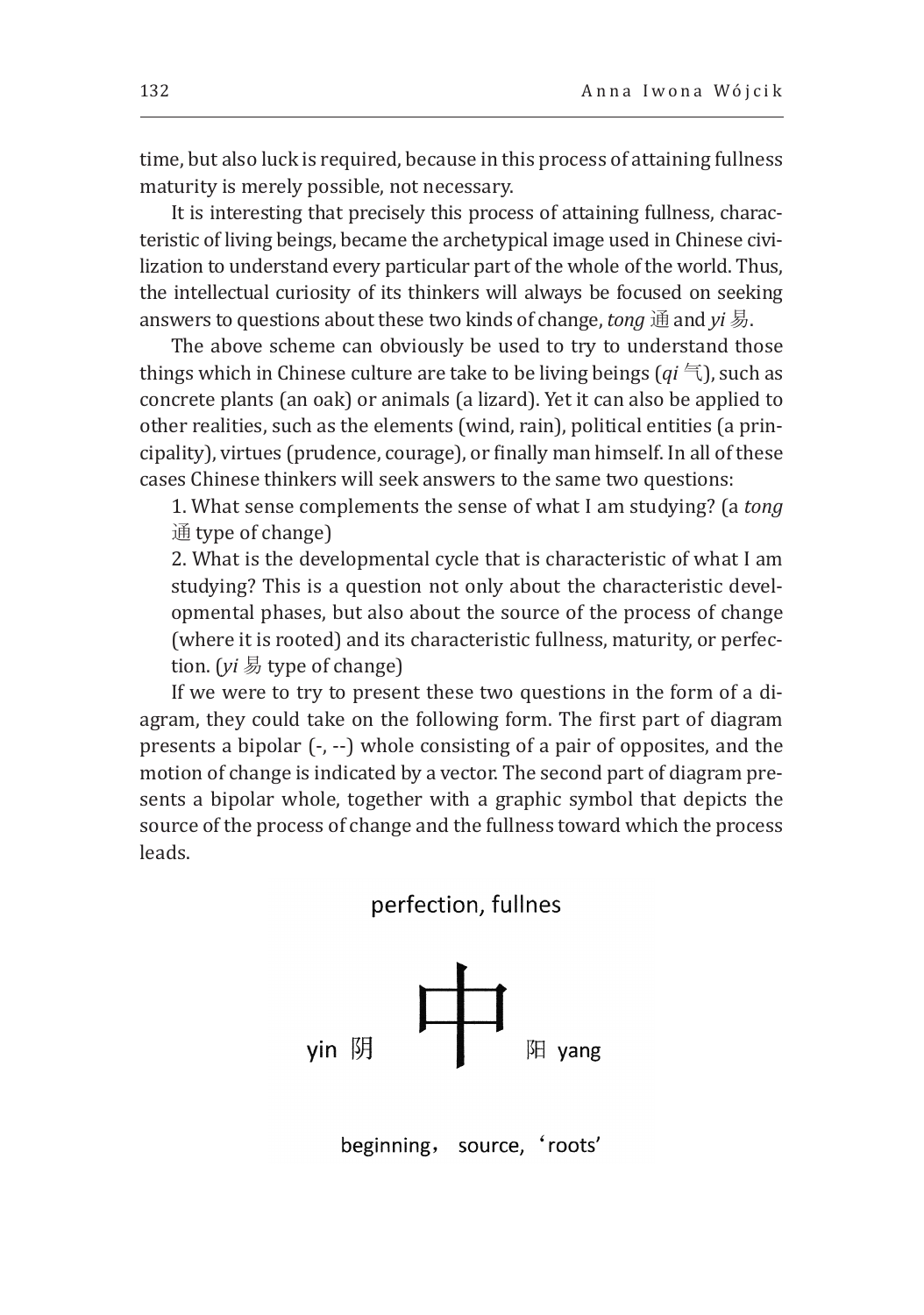Let us note how different the above is from the western way of seeking the identity of something. Since the times of the ancient Greeks, since the philosophy of Plato, everyone (and Christianity has not changed anything in this respect) when we ask about the identity of anything we are always asking about the essence or *eidos* of some individual thing. In asking what something is we seek something that is unchangeable, eternal, one. We seek an eidetic definition. Chinese thinkers are interested in change itself. That is why they ask about the cycle of change. What is of interest to us in this same cognitive context is the stable substrate of change – what is unchangeable in change – because this is what is most important to us. Chinese thinkers are interested in the uninterrupted persistence of constantly changing individual beings.

Yet there is one more feature of thinking about changeability that is characteristic of the authors of the *Book of Changes*. Etymologically, the sign *yi* 易 signifies a lizard, and not just any lizard, but a chameleon, which adapts the color of its skin to that of its immediate surroundings. How does this metaphor apply to the image of the world presented in the *Book of Changes*? The pair of opposites concepts 'above' and 'below' (*shang*/*xia*  $\pm$ / $\pm$ ) are used to introduce a vision of cosmic hierarchy, in which subsequent levels are defined with respect to one another in the following manner. Each part of the whole of the world occupies a definite place in the hierarchy of cosmic levels. As definite, that is, as named and distinguished from the whole, it is on the one hand a part of the level above it and on the other hand it is itself a whole that consists of parts on the level below it. Furthermore, this is the case on every level. In order to be oneself it is necessary, like a chameleon, to have knowledge about one's immediate surroundings. One must be able to answer the following question: What is the whole of which I am a part (*shang*  $\pm$  'above') and what parts do I, as a whole, consist of ( $xia \nabla$  'below')?

Let us try to illustrate this by means of an example. We will use a contemporary example taken from western science, because it is intended to be illustrative to someone other than the reader assumed by the ancient authors of the *Book of Changes*. In contemporary western science, when we describe the human body, for example, we make use of a hierarchic system. The following functional levels can be distinguished in any human body. The cells of the body occupy a concrete place on the level of the tissues ('above'). Their construction ('below') and functions are specified depending on the tissue that they are parts of. Thus, for example, the cells that constitute muscle tissue differ in structure, development, and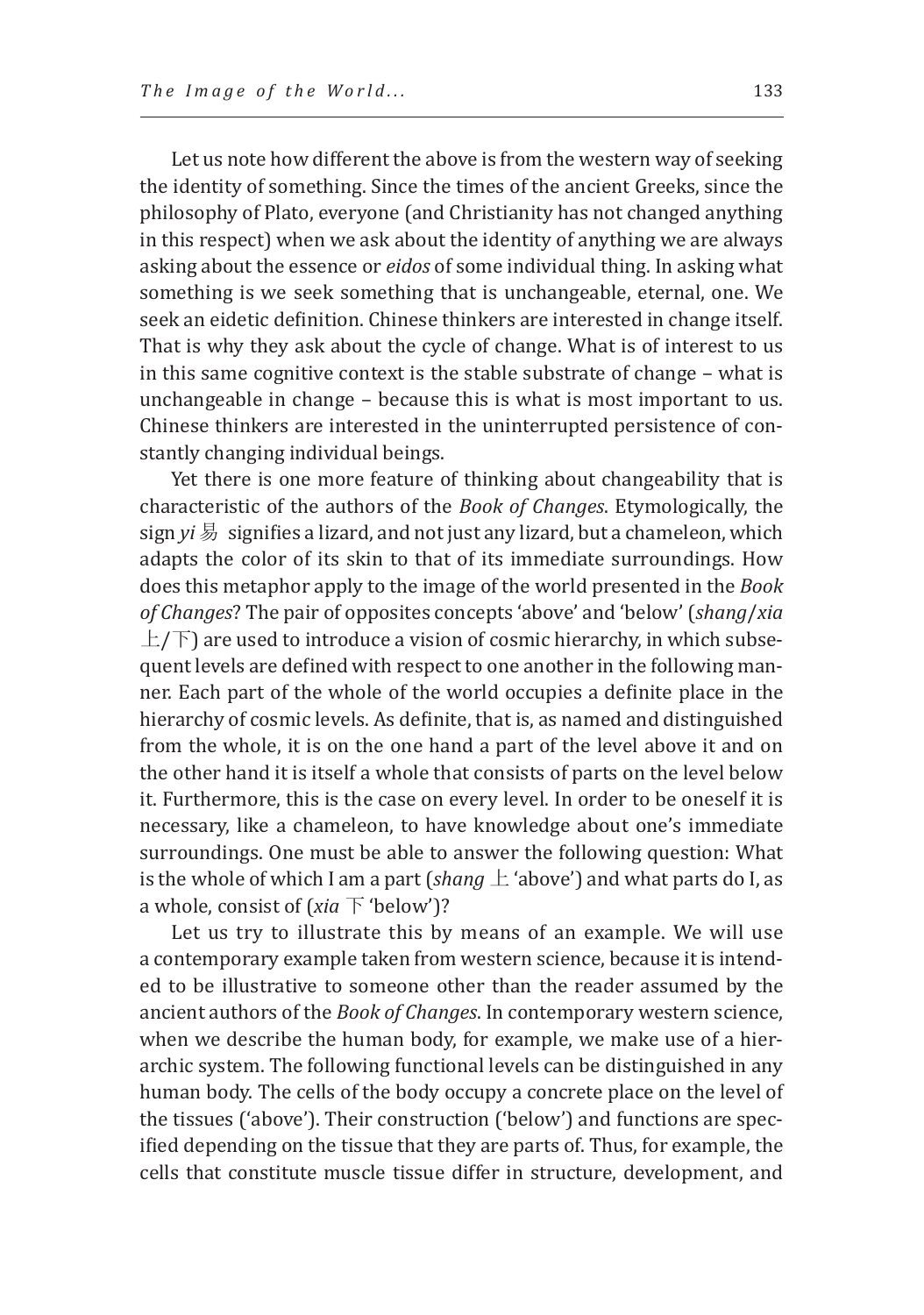in the way in which they mature and attain fullness from the cells that constitute nerve tissue. If concrete cells, which themselves are wholes of a higher order in relation to the organelles out of which they are made, 'know their place' in the hierarchy of the organism and realize their development, that is, if they mature in accord with their immediate surroundings, adapting to them through harmonious and mutually interconnected changes, the result is the healthy development of the whole organism. If, however, as happens in the case of cells whose course of development is cancerous, growth takes place without reference to their environment, as if they 'did not know their place in the hierarchy,' then the result of such development in detachment from the immediate surroundings is the illness of the whole organism.

All of the formal features of such a hierarchical structure may be found in the image of the world contained in the *Book of Changes*. The hierarchical character of reality is seen here as a network of systems of mutual connections, in which concrete parts combine into structures of a higher order and are in turn also described as wholes that consist of structures of a lower order. Two general part-whole relations will be important and within a particular whole it will be a relation between a given part and other parts. These two relations are local in the literal sense of the term. The pair of concepts 'above' and 'below' is precisely what constitutes the locality of these mutual relations.

Let us note that the image that emerges in our first attempts to develop the most basic description of anything is not that of a hierarchy in the form of a pyramid or a ladder of beings. The authors of the *Book of Changes* do not focus only on identifying subsequent levels of perfection, as happens in the Christian image, but they specify a general dependence: whatever we distinguish as something and as definite becomes itself once we properly identify the appropriate 'above' and 'below' (in the later terminology of the philosophical schools this will be specified by the pair of concepts *shang*/*xia*  $\pm$ / $\pm$ ) occupied by it in the reality of the cosmic whole.

In the thought of Chinese philosophers the following two questions are the formal counterpart of the most important question of western philosophy, namely, the question about the essence of what I wish to know:

1. Is what I wish to know a part of some whole?

2. What are its parts when it is taken as a whole?

The answer to these two questions constitutes and directs the activity that determines the reality of the local network of connections, the reality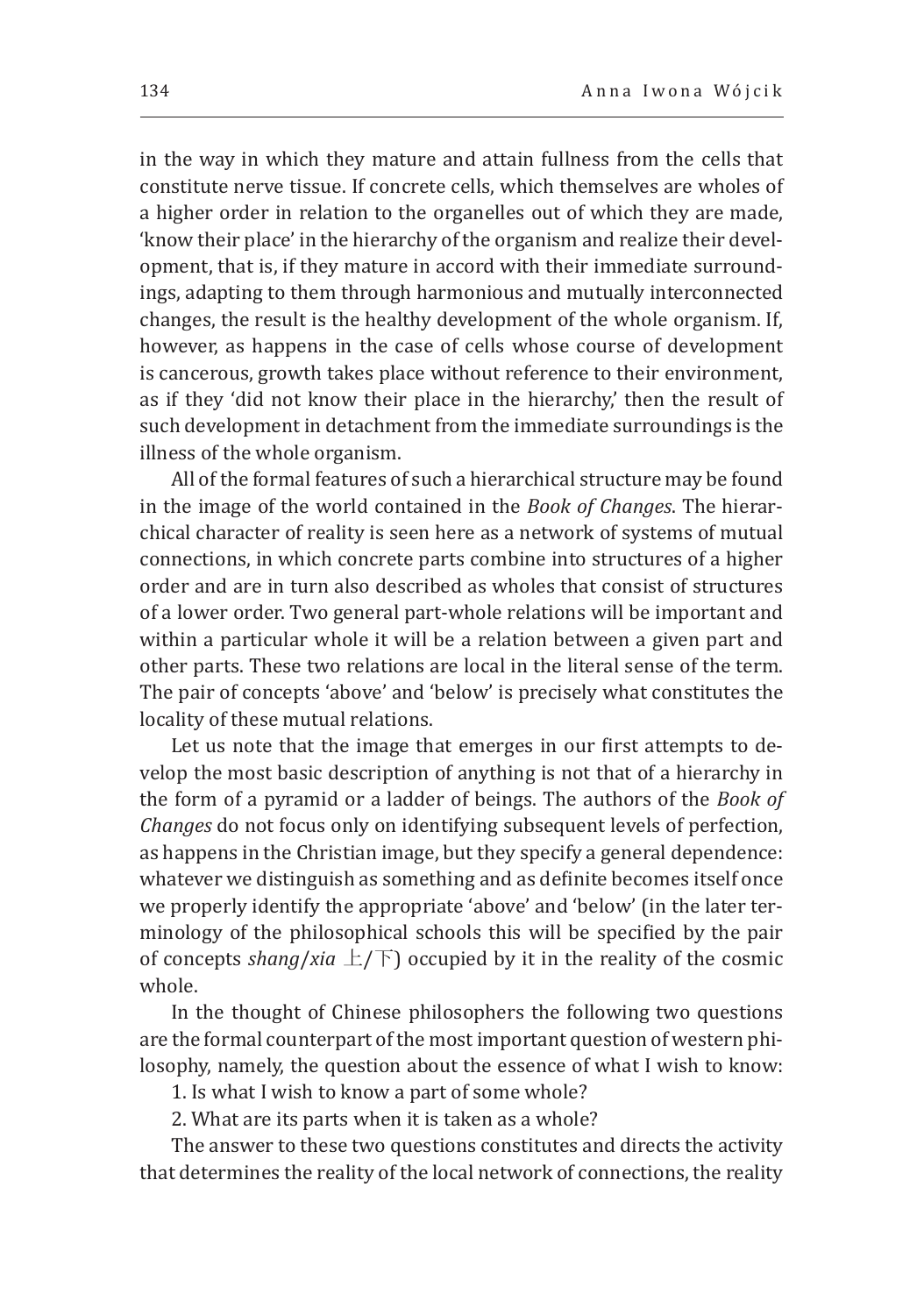of the system of systems, the reality of the 'dwelt-in dweller,' as the poet Wisława Szymborska once very suggestively described this kind of hierarchy in one of her poems.

The following diagrams illustrate these dependencies. The first illustrates the Chinese image; it is a diagram representing the parts and the whole. It is a system of concentric circles, in which the smallest circle corresponds to the level of a concrete particular element of a given whole, and subsequent circles represent the relation of parts that are contained by the immediately higher wholes of which the lower circle is a part.



The second diagram illustrates the Christian image. It presents a hierarchy in the form of a 'pyramid of beings,' a pyramid of perfection in being: